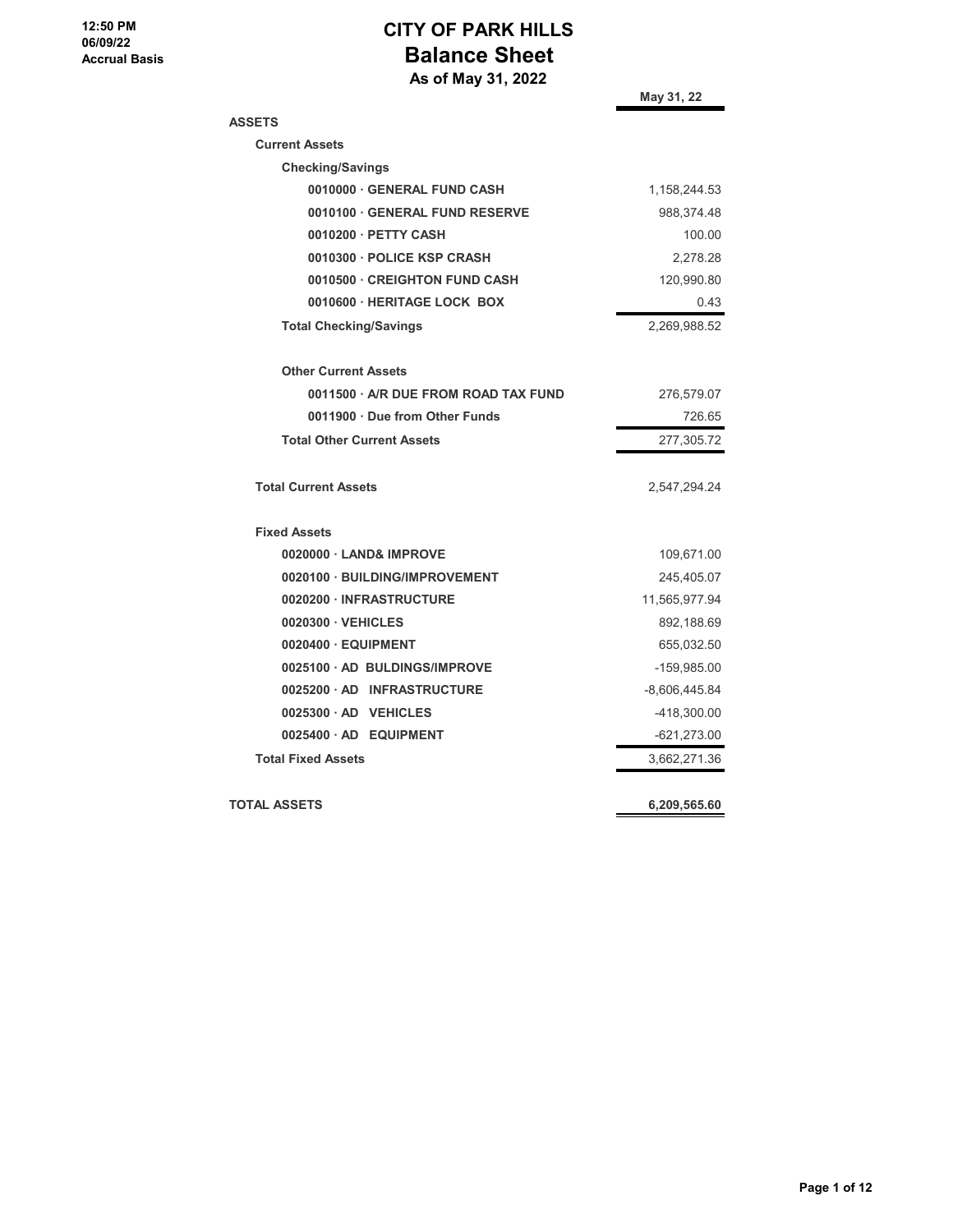## **CITY OF PARK HILLS Balance Sheet As of May 31, 2022**

**May 31, 22**

| <b>LIABILITIES &amp; EQUITY</b>        |              |
|----------------------------------------|--------------|
| <b>Liabilities</b>                     |              |
| <b>Current Liabilities</b>             |              |
| <b>Accounts Payable</b>                |              |
| 0050000 · VOUCHERS PAYABLE             | 31,551.99    |
| <b>Total Accounts Payable</b>          | 31,551.99    |
| <b>Other Current Liabilities</b>       |              |
| 0051500 COMPENSATED ABSENCES           | 10,841.33    |
| 0054200 · DUE TO ROAD TAX FUND         | 2,704.34     |
| 0057000 - PENSION WITHHOLDING          | $-11.32$     |
| 0057010 · PENSION HEALTH INS. CONTRIB  | 85.24        |
| <b>Total Other Current Liabilities</b> | 13,619.59    |
| <b>Total Current Liabilities</b>       | 45,171.58    |
| <b>Total Liabilities</b>               | 45,171.58    |
| <b>Equity</b>                          |              |
| 0070000 · FUND BALANCE                 | 2,061,025.45 |
| 0070200 · ADD'L ENTRIES PER AUDIT REC  | 4,064,202.11 |
| <b>Net Income</b>                      | 39,166.46    |
| <b>Total Equity</b>                    | 6,164,394.02 |
| <b>TOTAL LIABILITIES &amp; EQUITY</b>  | 6,209,565.60 |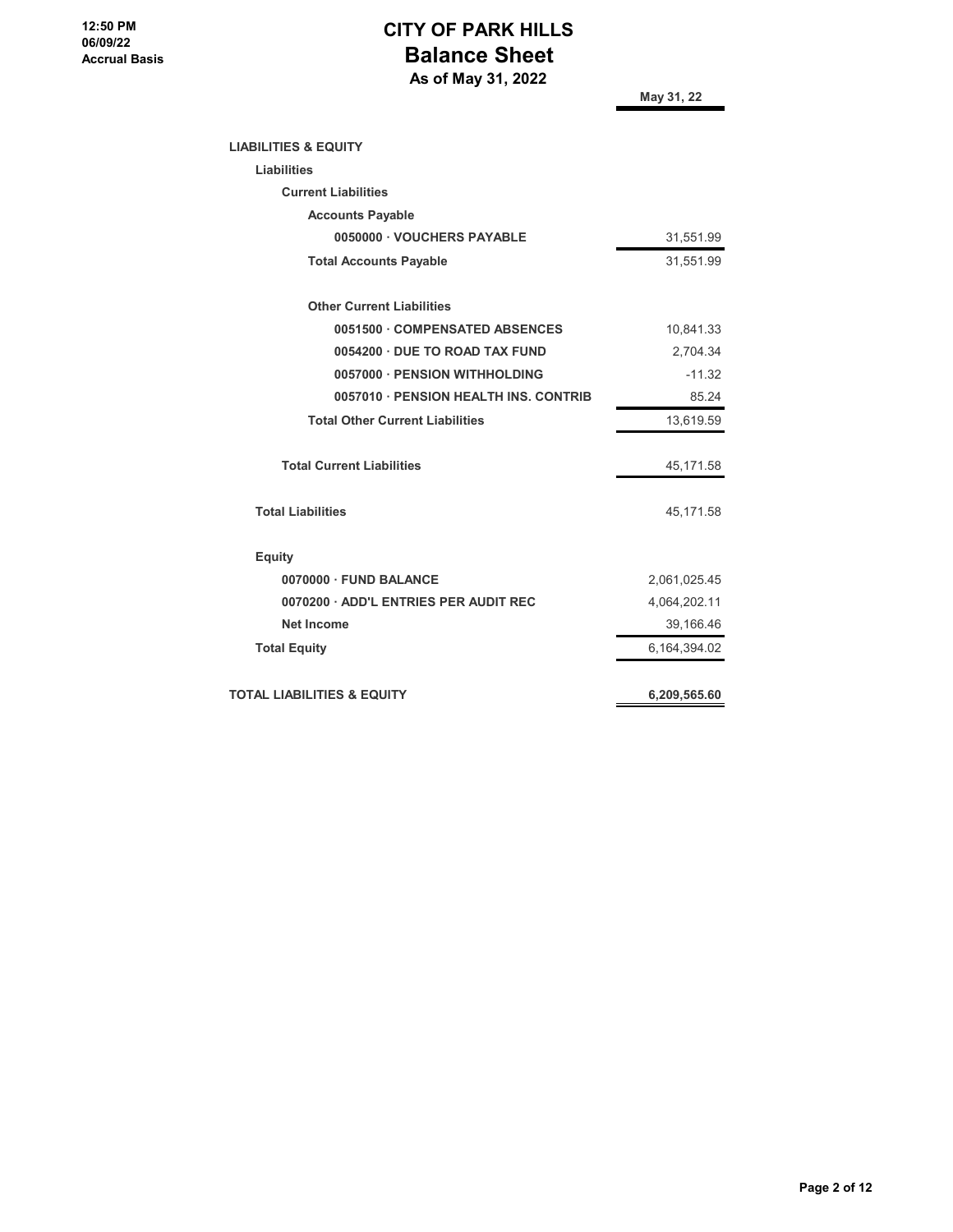|                                      | <b>May 22</b> | Jul '21 - May 22 | <b>Budget</b> | % of Budget |
|--------------------------------------|---------------|------------------|---------------|-------------|
| <b>Ordinary Income/Expense</b>       |               |                  |               |             |
| Income                               |               |                  |               |             |
| 0080010 · REAL ESTATE TAX            | 0.00          | 491,067.04       | 458,000.00    | 107.22%     |
| 0080020 · DELINQUENT PROPERTY TAX    | 0.00          | 3,176.86         | 5,000.00      | 63.54%      |
| 0080030 · PERSONAL PROPERTY TAX AUTO | 7,122.67      | 66,920.94        | 70,000.00     | 95.6%       |
| 0080040 · FRANCHISE TAXES            | 0.00          | 22,038.35        | 26,000.00     | 84.76%      |
| 0080050 · FRANCHISE TAX CABLE TV     | 4,516.69      | 14,225.13        | 28,000.00     | 50.8%       |
| 0080055 · TANGIBLE TAX               | 397.55        | 15,435.90        | 25,000.00     | 61.74%      |
| 0080060 · PAYROLL TAX                | 34,417.57     | 305,631.43       | 205,000.00    | 149.09%     |
| 0080070 MUNICIPAL INS. TAX           | 111,838.10    | 356,480.08       | 475,000.00    | 75.05%      |
| 0080080 · GROSS RECEIPTS TAX         | 52,707.31     | 136,767.97       | 70,000.00     | 195.38%     |
| 0080090 · OCCUPATIONAL LICENSE FEES  | 17,212.80     | 33,280.40        | 22,000.00     | 151.28%     |
| 0081010 · BEER & LIQUOR LICENSE FEES | 1,750.00      | 1,750.00         | 1,775.00      | 98.59%      |
| 0081020 · TRASH COLLECTION FEES      | 0.00          | 219,659.08       | 218,672.00    | 100.45%     |
| 0081030 · BROMLEY POLICE CONTRACT    | 0.00          | 75,000.00        | 100,000.00    | 75.0%       |
| 0081050 · YARD SALE PERMITS          | 0.00          | 10.00            | 100.00        | 10.0%       |
| 0081060 · ANIMAL LICENSES            | 0.00          | 1,095.00         | 2,000.00      | 54.75%      |
| 0082010 · POLICE INCENTIVE PAY       | 3,155.87      | 33,779.84        | 32,000.00     | 105.56%     |
| 0082020 · POLICE FINES               | 0.00          | 390.00           | 2,000.00      | 19.5%       |
| 0082040 · LAW ENFORCEMENT FEE        | 0.00          | 5,701.04         | 5,000.00      | 114.02%     |
| 0085010 · PERMIT FEES                | 0.00          | 450.00           | 100.00        | 450.0%      |
| 0086045 · POLICE DEPT MISC REVENUE   | 30.00         | 470.00           | 1,000.00      | 47.0%       |
| 0087500 · MUNICIPAL STATE AID ADMIN  | 0.00          | 2,000.00         | 2,000.00      | 100.0%      |
| 0088010 · ROAD TAX FUND ADMIN        | 0.00          | 5,000.00         | 5,000.00      | 100.0%      |
| 0088500 · VEHICLE FEE ADMIN          | 0.00          | 4,000.00         | 4,000.00      | 100.0%      |
| 0089050 · INTEREST ON ACCOUNT        | 98.39         | 1,007.51         | 3,000.00      | 33.58%      |
| 0089060 · LEAF CLEANUP               | 0.00          | 2,520.00         | 2,700.00      | 93.33%      |
| 0089090 · MISCELLANEOUS REVENUE      | 0.00          | 4,265.93         | 1,000.00      | 426.59%     |
| 0089095 · TAX OVERPAYMENTS           | 0.00          | 7,711.44         |               |             |
| 0089300 · CREIGHTON FUND REVENUE     | 0.00          | 112,693.00       | 40,000.00     | 281.73%     |
| 0090000 · CEB FEES/NUISANCE LIENS    | 0.00          | 6,874.18         | 3,000.00      | 229.14%     |
| 0095030 · SCHOOL RESOURCE OFFICER    | 4,474.00      | 40,266.00        | 40,266.00     | 100.0%      |
| <b>Total Income</b>                  | 237,720.95    | 1,969,667.12     | 1,847,613.00  | 106.61%     |
| <b>Gross Profit</b>                  | 237,720.95    | 1,969,667.12     | 1,847,613.00  | 106.61%     |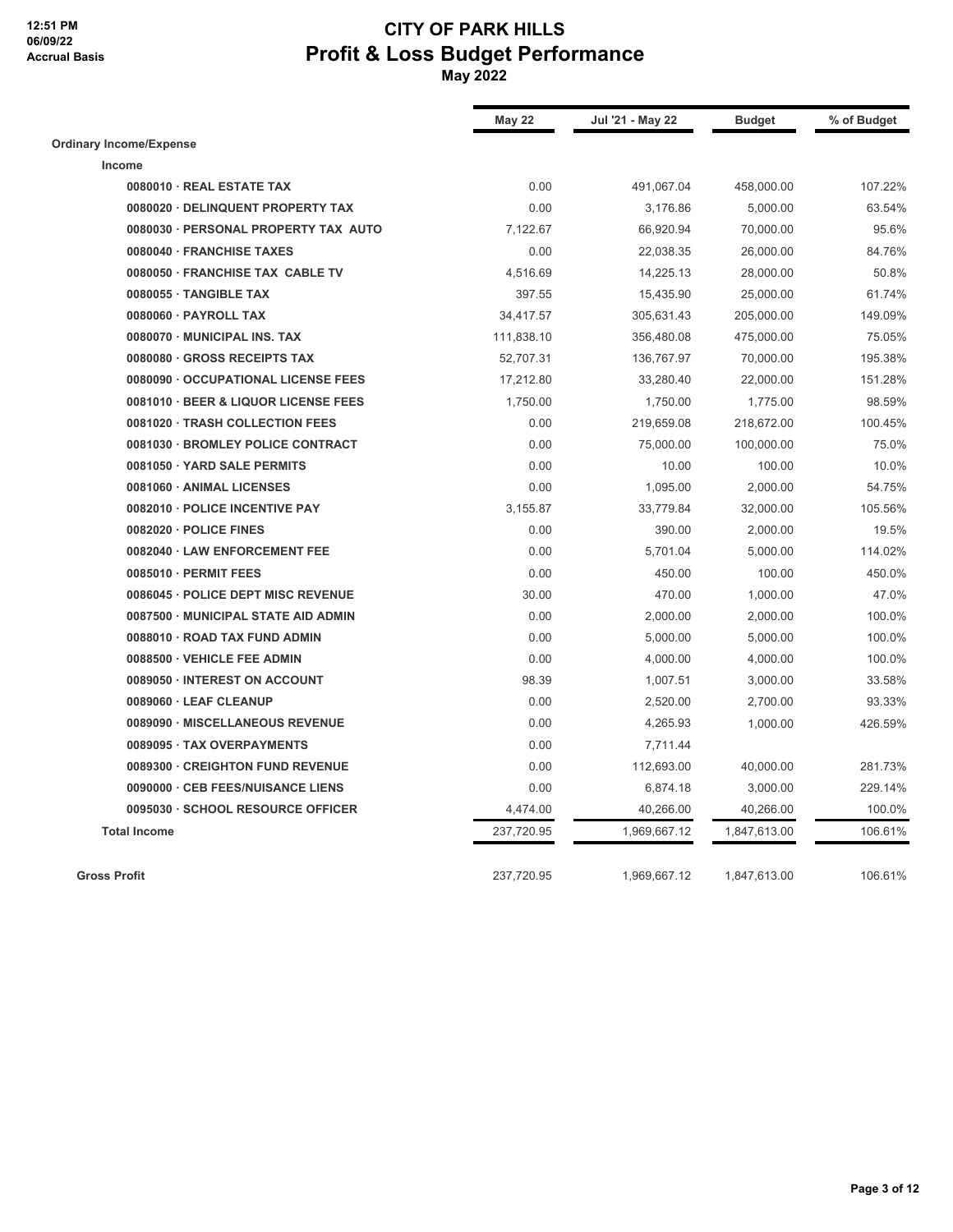#### **12:51 PM 06/09/22 Accrual Basis**

|                                      | <b>May 22</b> | Jul '21 - May 22 | <b>Budget</b> | % of Budget |
|--------------------------------------|---------------|------------------|---------------|-------------|
| <b>Expense</b>                       |               |                  |               |             |
| 109 · ADMINISTRATION                 |               |                  |               |             |
| 1090010 · CITY CLERK - SALARY        | 4,459.20      | 53,458.56        | 57,990.00     | 92.19%      |
| 1090020 · ASSISTANT CLERK            | 988.00        | 5,905.60         | 10,000.00     | 59.06%      |
| 1090080 · LONGEVITY PAYS             | 0.00          | 1,900.00         | 1,900.00      | 100.0%      |
| 1090100 · EXPENSE ACCOUNT/CITY CLERK | 0.00          | 0.00             | 600.00        | 0.0%        |
| 1090110 · EXPENSE ACCOUNT/ADMIN      | 420.50        | 4,510.52         | 5,000.00      | 90.21%      |
| 1090210 · MEMBERSHIP/CONTRIBUTION    | 0.00          | 3,730.70         | 3,500.00      | 106.59%     |
| 1090310 · SPECIAL SALARY MAYOR       | 0.00          | 1,800.00         | 3,600.00      | 50.0%       |
| 1090320 · SPECIAL SALARY COUNCIL     | 0.00          | 3,600.00         | 7,200.00      | 50.0%       |
| 1090330 · TRAINING/CONVENTIONS       | 0.00          | 0.00             | 2,000.00      | 0.0%        |
| 1090510 · BENE---MEDICAL INSURANCE   | 803.54        | 8,834.86         | 10,000.00     | 88.35%      |
| 1090520 · BENE---WORKERS COMP        | 0.00          | 164.30           | 250.00        | 65.72%      |
| 1090530 · BENE--DISABILITY INS       | 77.62         | 931.44           | 800.00        | 116.43%     |
| 1090540 · BENE---LIFE INSURANCE      | 26.20         | 314.40           | 250.00        | 125.76%     |
| 1090550 · BENE---SOCIAL SECURITY     | 322.85        | 4,037.89         | 5,579.00      | 72.38%      |
| 1090560 · BENE---MEDICARE            | 75.51         | 944.35           | 1,365.00      | 69.18%      |
| 1090570 · BENE---PENSION             | 1,201.75      | 14,919.12        | 13,900.00     | 107.33%     |
| 1090580 · BENE---DENTAL INS.         | 23.06         | 276.72           | 700.00        | 39.53%      |
| 1090590 · BENE ST.ELIZ.EMPL. PLAN    | 87.50         | 480.25           | 225.00        | 213.44%     |
| 1090600 · INSURANCE GENERAL          | 0.00          | 70.00            | 70.00         | 100.0%      |
| 1090620 · INSURANCE BOND             | 0.00          | 1,312.80         | 1,000.00      | 131.28%     |
| 1090700 · CELL PHONE                 | 92.28         | 1,031.22         | 1,200.00      | 85.94%      |
| 1090800 · CLERK SUPPLIES             | 64.05         | 2,110.73         | 2,500.00      | 84.43%      |
| 1091100 · POSTAGE & CERTIFIED MAIL   | 58.00         | 474.70           | 500.00        | 94.94%      |
| 1091200 · TAX BILLS PVA LIST         | 780.00        | 14,286.03        | 12,500.00     | 114.29%     |
| 1091310 · REFUND TAX BILLS           | 0.00          | 1,007.57         | 0.00          | 100.0%      |
| 1092010 · ADVERTISING                | 0.00          | 1,087.16         | 4,000.00      | 27.18%      |
| 1093010 · CITY NEWSLETTER            | 0.00          | 1,883.96         | 1,500.00      | 125.6%      |
| 1098000 · CIVIC ASSN PARADE/PICNIC   | 2,125.00      | 2,125.00         | 2,000.00      | 106.25%     |
| 1099000 · BENE-UNEMPLOYMENT CONTR    | 0.00          | 282.76           | 200.00        | 141.38%     |
| 1099900 · MISC EXPENSE               | 0.00          | 6,000.00         | 1,200.00      | 500.0%      |
| Total 109 · ADMINISTRATION           | 11,605.06     | 137,480.64       | 151,529.00    | 90.73%      |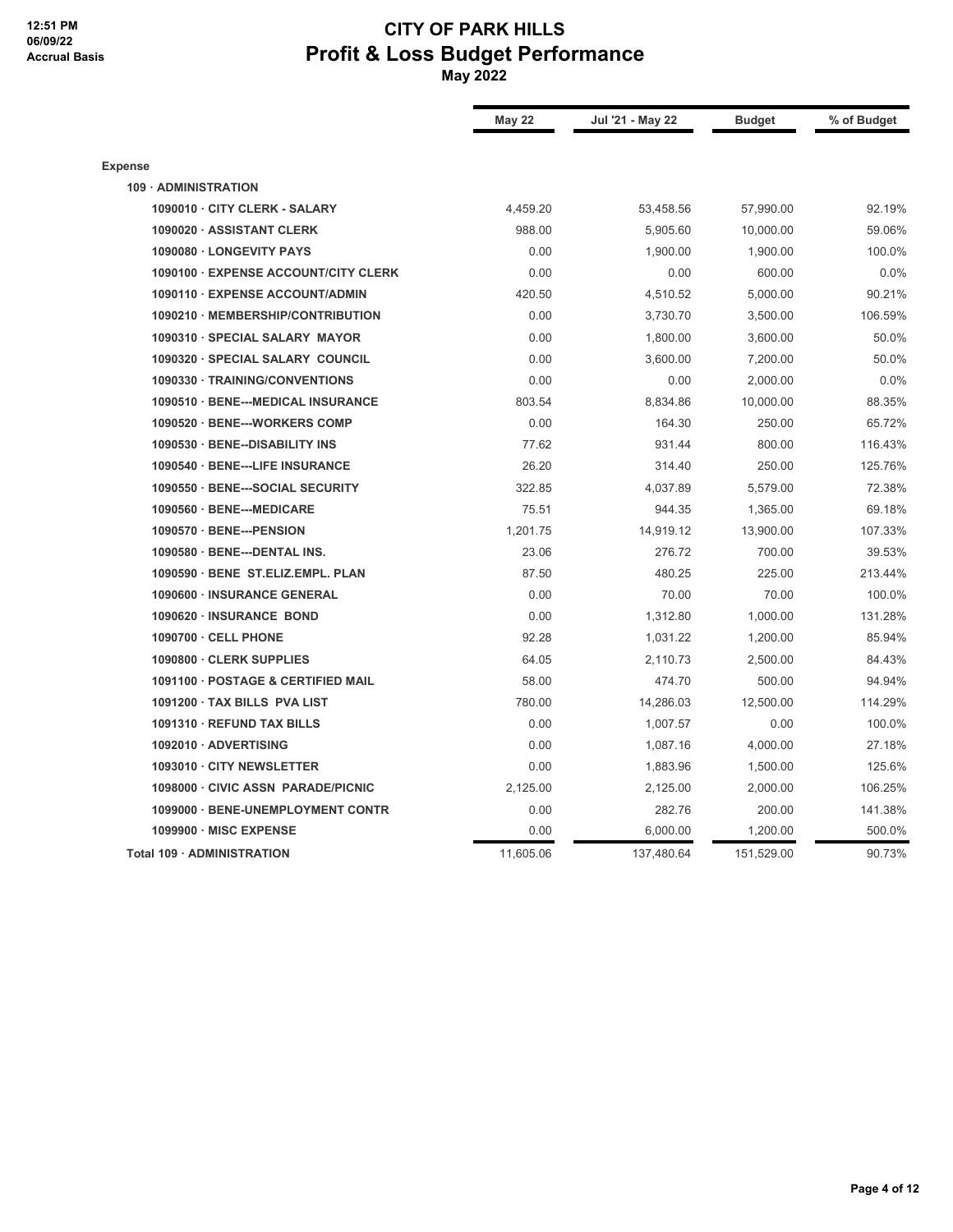|                                     | <b>May 22</b> | Jul '21 - May 22 | <b>Budget</b> | % of Budget |
|-------------------------------------|---------------|------------------|---------------|-------------|
| 209 · PUBLIC WORKS                  |               |                  |               |             |
| 2090030 · PART TIME HELP            | 290.00        | 5,760.00         | 5,000.00      | 115.2%      |
| 2090040 · PUBLIC WORKS DIRECTOR     | 3,427.20      | 41,140.27        | 44,600.00     | 92.24%      |
| 2090060 · P.W. OVERTIME PAY         | 0.00          | 2,682.86         | 2,000.00      | 134.14%     |
| 2090080 · P.W. LONGEVITY PAY        | 0.00          | 800.00           | 700.00        | 114.29%     |
| 2090500 · CLOTHING ALLOWANCE        | 12.99         | 213.71           | 500.00        | 42.74%      |
| 2090510 · BENE--MEDICAL INSURANCE   | 904.56        | 9,921.08         | 9,000.00      | 110.23%     |
| 2090520 · BENE WORKERS COMP         | 0.00          | 1,314.46         | 2,700.00      | 48.68%      |
| 2090530 · BENE DISABILITY INSURANCE | 60.35         | 724.20           | 600.00        | 120.7%      |
| 2090540 · BENE--LIFE INSURANCE      | 35.05         | 420.60           | 315.00        | 133.52%     |
| 2090550 · BENE--SOCIAL SECURITY     | 208.77        | 2,721.99         | 3,200.00      | 85.06%      |
| 2090560 · BENE--MEDICARE            | 48.82         | 636.60           | 720.00        | 88.42%      |
| 2090570 · BENE--PENSION             | 923.63        | 12,025.93        | 11,500.00     | 104.57%     |
| 2090580 · BENE--DENTAL              | 23.06         | 276.72           | 275.00        | 100.63%     |
| 2090590 · BENE ST ELIZ EMPL PLAN    | 87.50         | 156.25           | 25.00         | 625.0%      |
| 2090595 · BENEFIT-UNEMPLOYMENT      | 0.00          | 282.76           | 100.00        | 282.76%     |
| 2090600 · INS TRUCKS/EQUIP.         | 0.00          | 3,704.47         | 3,000.00      | 123.48%     |
| $2090800 \cdot P.W.$ SUPPLIES       | 538.53        | 2,387.79         | 2,000.00      | 119.39%     |
| 2090900 · MEMBERSHIP DUES           | 0.00          | 0.00             | 200.00        | 0.0%        |
| 2091500 · EQUIPMENT PURCHASES       | 0.00          | 1,109.53         |               |             |
| 2091510 · EQUIPMENT MNTN            | 0.00          | 918.82           | 3,500.00      | 26.25%      |
| 2091520 · EQUIPMENT RENTAL          | 0.00          | 0.00             | 1,500.00      | 0.0%        |
| 2091710 · VEHICLE MAINTENANCE       | 0.00          | 2,621.76         | 3,000.00      | 87.39%      |
| 2091720 · VEHICLE GAS AND OIL       | 68.15         | 2,929.36         | 3,500.00      | 83.7%       |
| 2091810 · CELLULAR PHONE            | 46.13         | 515.60           | 700.00        | 73.66%      |
| 2092000 · TRAINING                  | 0.00          | 0.00             | 1,000.00      | 0.0%        |
| 2099910 · TREE REMOVAL              | 0.00          | 2,111.96         | 5,000.00      | 42.24%      |
| Total 209 · PUBLIC WORKS            | 6,674.74      | 95,376.72        | 104,635.00    | 91.15%      |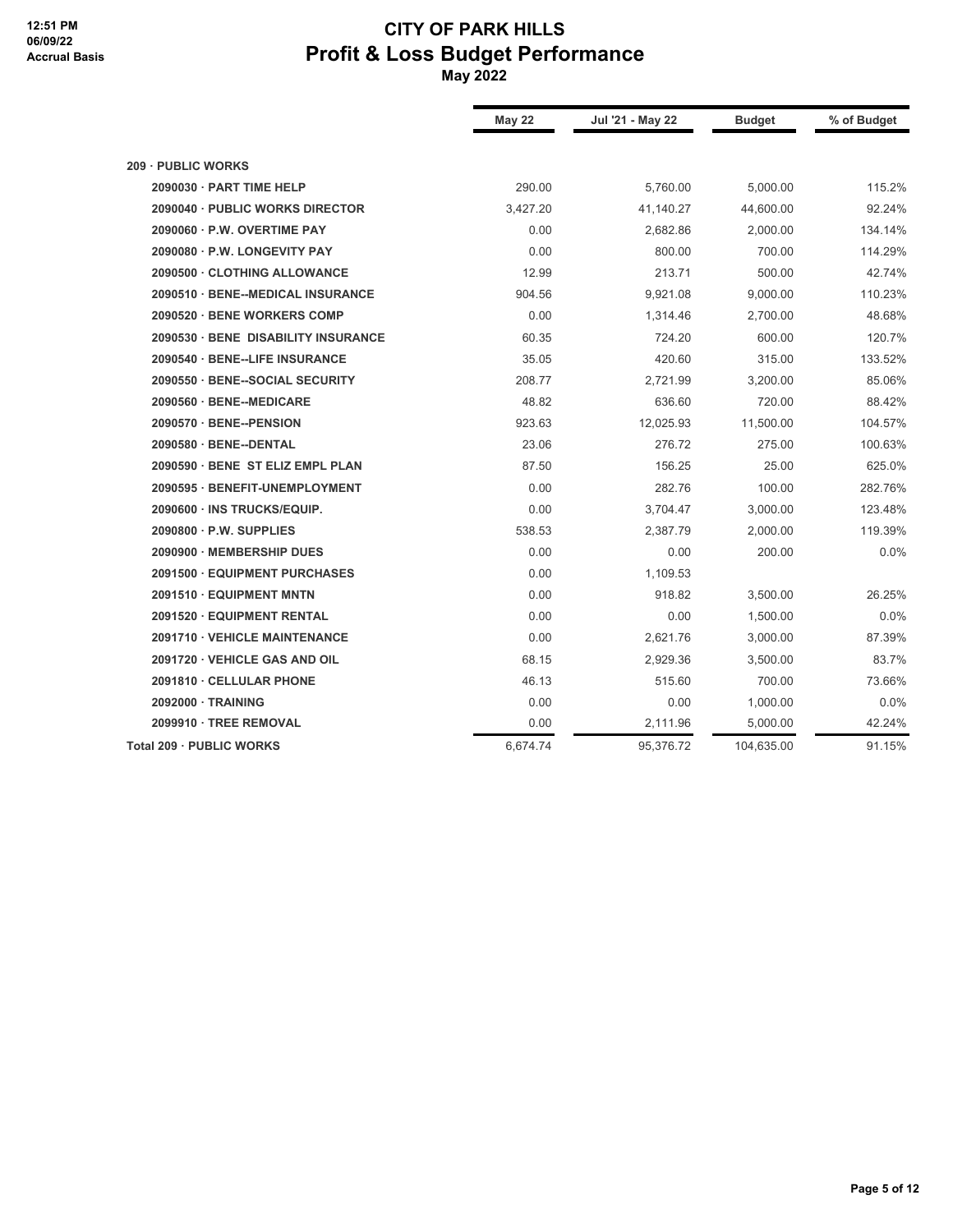|                                    | <b>May 22</b> | Jul '21 - May 22 | <b>Budget</b> | % of Budget |
|------------------------------------|---------------|------------------|---------------|-------------|
| 309 · POLICE DEPARTMENT            |               |                  |               |             |
| 3090040 · POLICE OFFICERS BASE PAY | 30,097.60     | 356,093.40       | 390,808.00    | 91.12%      |
| 3090050 · POLICE INCENTIVE PAY     | 2,426.88      | 28,423.68        | 32,000.00     | 88.82%      |
| 3090060 · POLICE OVERTIME PAY      | 1,436.73      | 10,339.42        | 13,000.00     | 79.53%      |
| 3090070 · POLICE HOLIDAY/2X YEAR   | 0.00          | 6,019.52         | 9,900.00      | 60.8%       |
| 3090075 · HOLIDAY PAY OVERTIME     | 0.00          | 8,987.66         | 9,900.00      | 90.78%      |
| 3090080 · LONGEVITY PAY            | 0.00          | 4,900.00         | 4,900.00      | 100.0%      |
| 3090200 · TRAINING POLICE          | 4,026.88      | 5,759.87         | 8,000.00      | 72.0%       |
| 3090205 · SWAT                     | 0.00          | 3,000.00         | 3,000.00      | 100.0%      |
| 3090210 · MEMBERSHIPS              | 0.00          | 1,892.00         | 3,092.00      | 61.19%      |
| 3090500 · UNIFORM ALLOWANCE        | 0.00          | 6,562.92         | 5,000.00      | 131.26%     |
| 3090510 · BENE MEDICAL INSURANCE   | 7,719.58      | 84,779.26        | 70,000.00     | 121.11%     |
| 3090520 · BENE WORKERS COMP.       | 0.00          | 12,324.06        | 10,000.00     | 123.24%     |
| 3090530 · BENE DISABILITY INS.     | 407.21        | 4,886.52         | 2,284.00      | 213.95%     |
| 3090540 · BENE LIFE INSURANCE      | 118.75        | 3,570.84         | 3,604.00      | 99.08%      |
| 3090550 · BENE SOCIAL SECURITY     | 2,215.98      | 26,672.97        | 28,443.00     | 93.78%      |
| 3090560 · BENE MEDICARE            | 518.23        | 5,992.24         | 6,651.00      | 90.1%       |
| 3090570 · BENE PENSION             | 7,201.59      | 81,941.40        | 86,500.00     | 94.73%      |
| 3090580 · BENE DENTAL INS.         | 392.05        | 5,111.49         | 3,900.00      | 131.06%     |
| 3090590 · BENE ST ELIZ EMPL PLAN   | 87.50         | 306.25           | 175.00        | 175.0%      |
| 3090595 · BENEFIT-UNEMPLOYMENT     | 0.00          | 953.17           | 1,000.00      | 95.32%      |
| 3090600 · INSURANCE CARS/EQUIP.    | 0.00          | 12,679.92        | 10,000.00     | 126.8%      |
| 3090800 · SUPPLIES POLICE          | 0.00          | 1,052.75         | 2,000.00      | 52.64%      |
| 3091500 · EQUIPMENT PURCHASE       | 0.00          | 0.00             | 2,000.00      | 0.0%        |
| 3091510 · EQUIPMENT MAINTENANCE    | 0.00          | 71.40            | 275.00        | 25.96%      |
| 3091710 · VEHICLE MAINT/REPAIR     | 981.43        | 22,668.62        | 16,000.00     | 141.68%     |
| 3091720 · VEHICLE GAS & OIL        | 2,338.57      | 27,425.92        | 28,000.00     | 97.95%      |
| 3091810 · CELLULAR PHONES          | 0.00          | 600.00           | 1,200.00      | 50.0%       |
| 3093500 · COMMUNITY INTERACTION    | 0.00          | 197.44           | 1,200.00      | 16.45%      |
| 3097085 · COMPUTER SYSTEM          | 0.00          | 0.00             | 1,500.00      | 0.0%        |
| 3097100 · SHIFT DIFFERENTIAL       | 204.50        | 2,378.50         | 3,336.00      | 71.3%       |
| 3097110 · POLICE AIR CARDS         | 240.06        | 1,320.39         | 1,560.00      | 84.64%      |
| 3097116 · CRIMINAL INVESTIGATIONS  | 0.00          | 214.68           | 300.00        | 71.56%      |
| 3097118 · SCHOOL RESOURCE OFFICER  | 3,821.65      | 36,402.09        | 40,266.00     | 90.4%       |
| Total 309 · POLICE DEPARTMENT      | 64,235.19     | 763,528.38       | 799,794.00    | 95.47%      |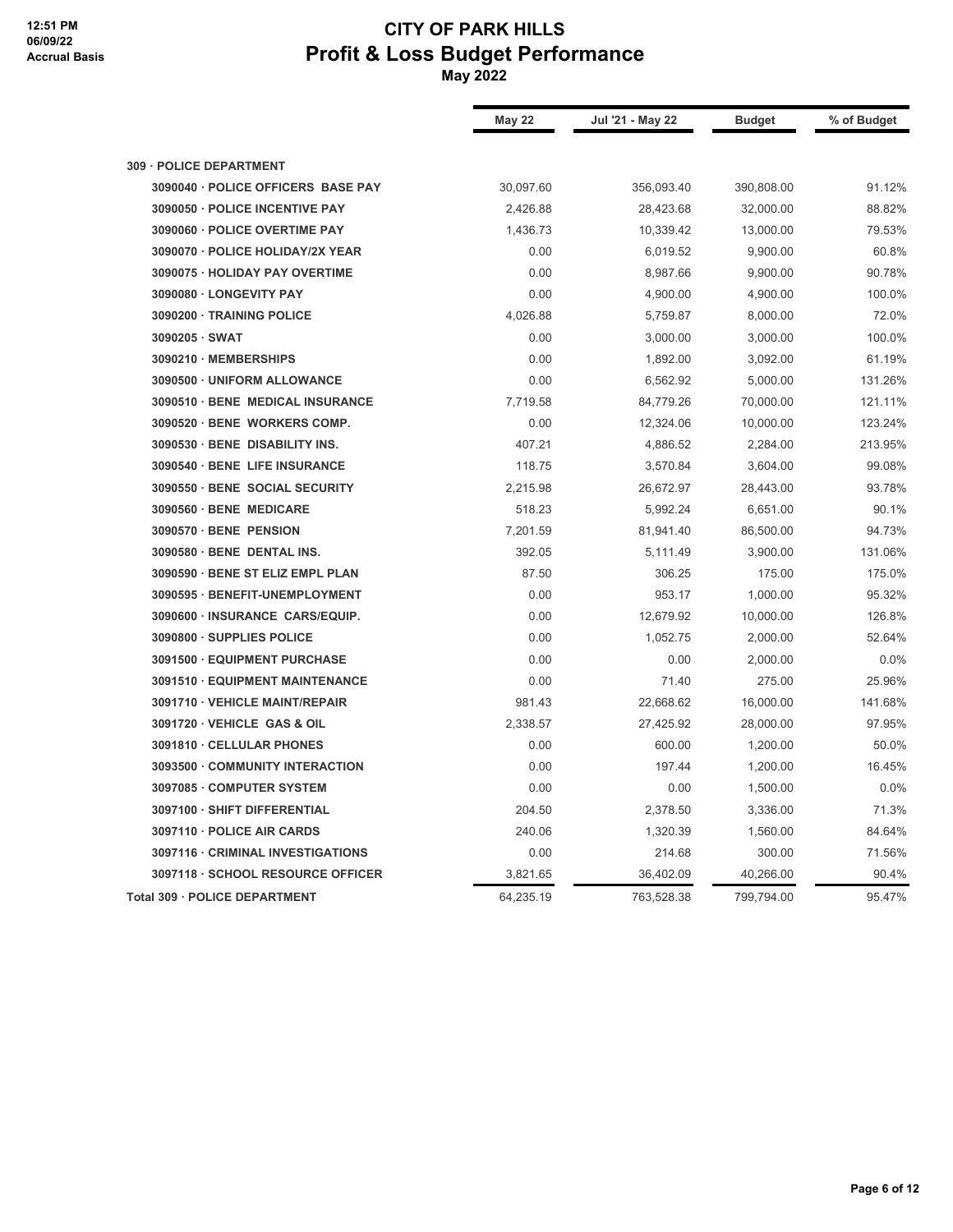|                                                    | <b>May 22</b> | Jul '21 - May 22 | <b>Budget</b> | % of Budget |
|----------------------------------------------------|---------------|------------------|---------------|-------------|
|                                                    |               |                  |               |             |
| 409 · FIRE DEPARTMENT<br><b>SHIFT DIFFERENTIAL</b> | 0.00          | 0.00             | 650.00        | 0.0%        |
| 4090040 · PART TIME FIRE DEPT. EMPL.               | 4,793.50      | 60,865.40        | 70,579.00     | 86.24%      |
| 4090100 · PROFESSIONAL EXPENSE                     | 1,000.00      | 12,000.00        | 13,000.00     | 92.31%      |
| 4090520 · BENEFIT WORKERS COMP.                    | 0.00          | 2,629.10         | 4,154.00      | 63.29%      |
| 4090550 · BENEFIT SOCIAL SECURITY                  | 359.16        | 4,517.62         | 5,182.00      | 87.18%      |
| 4090560 · BENEFIT MEDICARE                         | 83.99         | 1,302.30         | 1,211.00      | 107.54%     |
| 4090570 · PENSION BENEFIT                          | 13,955.66     | 36,549.20        | 25,200.00     | 145.04%     |
| 4090580 · FIRE DEPT. ACC/SICKNESS BEN.             | 0.00          | 4,041.00         | 7,930.00      | 50.96%      |
| 4090590 · BENEFIT ST.ELIZEMPL. PLAN                | 87.50         | 706.25           | 575.00        | 122.83%     |
| 4090595 · BENEFIT-UNEMPLOYMENT                     | 0.00          | 282.83           | 600.00        | 47.14%      |
| 4090600 · INS VEHICLES/EQUIP.                      | 0.00          | 10,830.99        | 10,000.00     | 108.31%     |
| 4090800 · SUPPLIES                                 | 190.93        | 1,185.90         | 1,500.00      | 79.06%      |
| 4090900 · LIFE SQUAD/FIRST RESP SUP                | 183.27        | 713.92           | 1,000.00      | 71.39%      |
| 4091510 · EQUIPMENT MAINTENANCE                    | 168.00        | 2,066.49         | 1,500.00      | 137.77%     |
| 4091710 · VEHICLE MAINT. & REPAIRS                 | 0.00          | 3,164.36         | 3,000.00      | 105.48%     |
| 4091720 · VEHICLE GAS & OIL                        | 586.85        | 2,999.38         | 3,500.00      | 85.7%       |
| Total 409 · FIRE DEPARTMENT                        | 21,408.86     | 143,854.74       | 149,581.00    | 96.17%      |
| 509 · CREIGHTON FUND                               |               |                  |               |             |
| 5091090 · MISC CREIGHTON EXP.                      | 1,998.75      | 26,961.72        | 0.00          | 100.0%      |
| 509 · CREIGHTON FUND - Other                       | 0.00          | 0.00             | 0.00          | 0.0%        |
| Total 509 · CREIGHTON FUND                         | 1,998.75      | 26,961.72        | 0.00          | 100.0%      |
| 609 · UTILITIES                                    |               |                  |               |             |
| 6096010 · TELEPHONE/INTERNET                       | 763.73        | 8,071.92         | 8,000.00      | 100.9%      |
| 6096020 · GAS & ELECTRIC                           | 2,627.73      | 21,249.29        | 14,000.00     | 151.78%     |
| 6096030 · WATER & SANITATION                       | 676.60        | 3,805.37         | 6,000.00      | 63.42%      |
| 6096040 · STREET LIGHTING                          | 2,629.11      | 14,547.11        | 13,000.00     | 111.9%      |
| 6096050 · TRAFFIC LIGHTS                           | 0.00          | 0.00             | 800.00        | 0.0%        |
| Total 609 · UTILITIES                              | 6,697.17      | 47,673.69        | 41,800.00     | 114.05%     |
| 709 - CITY/MAINTENANCE BUILDINGS                   |               |                  |               |             |
| 7090600 · CITY BLDG. INSURANCE                     | 9.73          | 9.73             | 3,700.00      | 0.26%       |
| 7090800 · BLDG. SUPPLIES                           | 432.28        | 2,372.87         | 2,000.00      | 118.64%     |
| 7091550 · REPAIRS, MAINT., PAINTING                | 2,192.49      | 60,809.14        | 30,000.00     | 202.7%      |
| Total 709 · CITY/MAINTENANCE BUILDINGS             | 2,634.50      | 63,191.74        | 35,700.00     | 177.01%     |
| 809 - CAPITAL IMPROVEMEMT/EMER                     |               |                  |               |             |
| 8091000 · TRANSFER TO CAPITAL IMPROVEMENT          | 0.00          | 81,000.00        | 81,000.00     | 100.0%      |
| 8091020 · SIGN REPLACEMENT                         | 0.00          | 0.00             | 0.00          | 0.0%        |
| 8099900 · MISCELLANEOUS                            | 6,007.46      | 160,088.56       |               |             |
| 809 · CAPITAL IMPROVEMEMT/EMER - Other             | 0.00          | 0.00             |               |             |
| Total 809 · CAPITAL IMPROVEMEMT/EMER               | 6,007.46      | 241,088.56       | 81,000.00     | 297.64%     |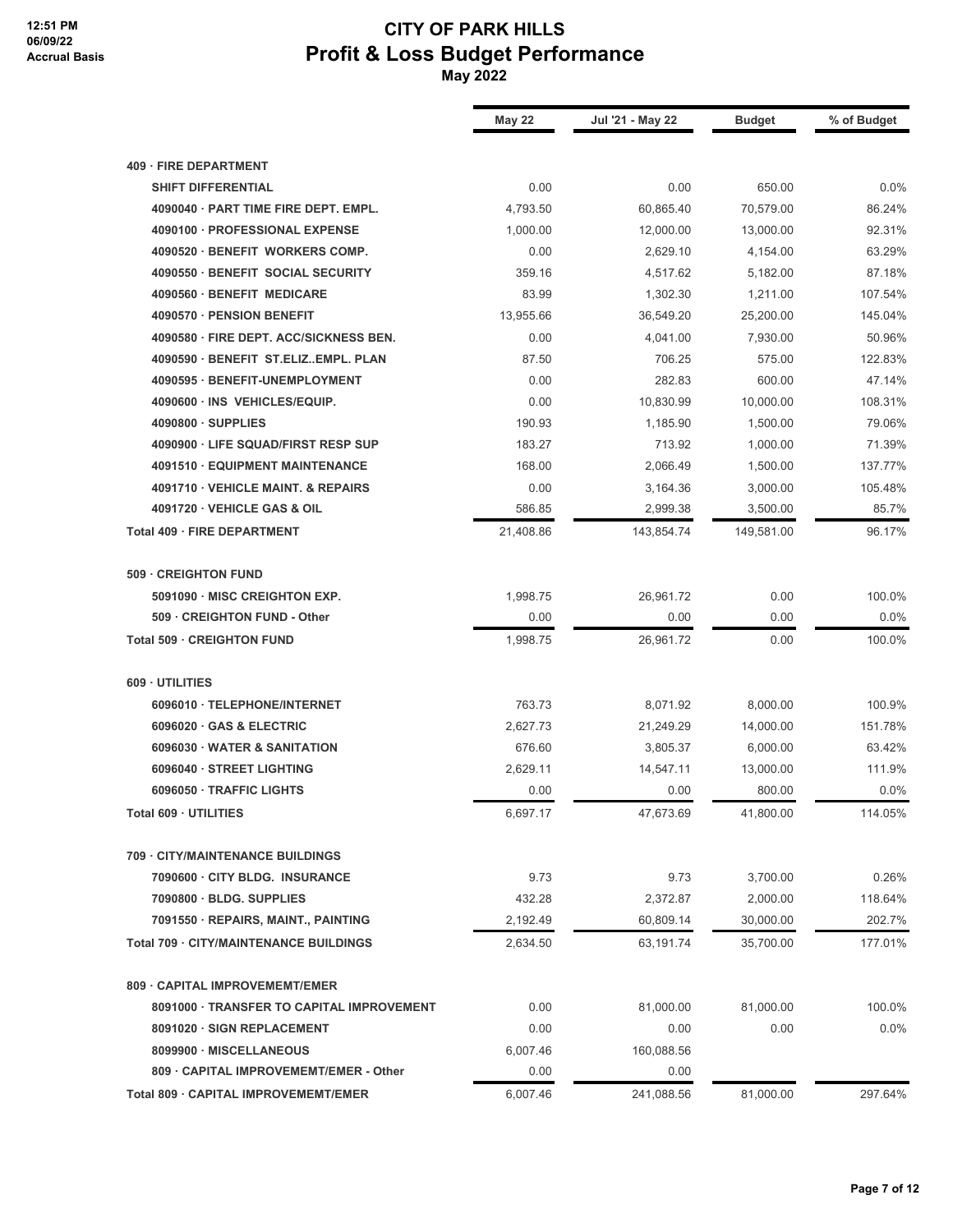|                                            | <b>May 22</b> | Jul '21 - May 22 | <b>Budget</b> | % of Budget |
|--------------------------------------------|---------------|------------------|---------------|-------------|
| 959 CONTRACTS/OTHER-SVC & AGENCIES         |               |                  |               |             |
| 8090200 · CAMERA MAINTENANCE               | 0.00          | 0.00             | 3,700.00      | 0.0%        |
| 8090300 · MOBILE COMM RADIO SERVICE        | 0.00          | 0.00             | 784.00        | 0.0%        |
| 8090400 · BUILDING/LEASE/BUY               | 0.00          | 0.00             | 12,000.00     | 0.0%        |
| 8090500 · PARKS AND BEAUTIFICATION         | 2,514.49      | 13,126.77        | 18,000.00     | 72.93%      |
| 8091030 · TREE BOARD                       | 0.00          | 926.76           | 8,000.00      | 11.59%      |
| 8091050 · HISTORIC PRESERVATION FUND       | 0.00          | 0.00             | 3,000.00      | 0.0%        |
| 8092710 · COMPUTER SUPPORT                 | 565.45        | 8,832.56         | 5,000.00      | 176.65%     |
| 8092720 · ACCOUNTING REVIEW/RECON          | 0.00          | 2,700.00         | 2,800.00      | 96.43%      |
| 8092730 · COPIER LEASE/EQUIPMENT           | 615.62        | 6,826.47         | 10,000.00     | 68.27%      |
| 8099700 · OPEN GOV/SERVER                  | 0.00          | 3,000.00         | 3,000.00      | 100.0%      |
| 8099750 · REACH ALERT SYSTEM               | 0.00          | 3,000.00         | 3,000.00      | 100.0%      |
| 9590200 · LEGAL WORK                       | 1,380.00      | 9,750.00         | 25,000.00     | 39.0%       |
| 9590300 · LEGAL RETAINER                   | 1,000.00      | 5,500.00         | 6,000.00      | 91.67%      |
| 9590310 · CITY ENG/RETAINER                | 390.00        | 4,290.00         | 4,680.00      | 91.67%      |
| 9591000 · TRASH REMOVAL CONTRACT           | 37,910.76     | 208,397.12       | 218,672.00    | 95.3%       |
| 9593000 · KENTON CO. DOG WARDEN            | 0.00          | 4,209.08         | 4,410.00      | 95.44%      |
| 9594000 · AUDIT FEE                        | 0.00          | 7,900.00         | 7,700.00      | 102.6%      |
| 9596000 · PDS CONSULTING                   | 0.00          | 5,131.50         | 3,000.00      | 171.05%     |
| 9596500 · CODIFICATION/AMERI LEGAL         | 0.00          | 1,302.44         | 1,000.00      | 130.24%     |
| 9596550 · CODIFICATION UPKEEP              | 0.00          | 450.00           | 450.00        | 100.0%      |
| 9598000 · HEATING & A/C AGREEMENT          | 0.00          | 0.00             | 1,700.00      | 0.0%        |
| 9599000 · PAYROLL SERVICE FEES             | 168.50        | 2,049.50         | 2,500.00      | 81.98%      |
| 9599500 · FT WRIGHT EMS CONTRACT           | 0.00          | 91,000.00        | 91,000.00     | 100.0%      |
| 9599700 · INSURANCE LIABILITY EXP.         | 0.00          | 22,109.22        | 19,000.00     | 116.36%     |
| 9599800 · CONTRACT SERVICES/OTHER/RENT     | 200.00        | 200.00           |               |             |
| 9599940 · TAX BILL REFUNDS                 | 0.00          | 7,553.05         |               |             |
| 9599970 · LITIGATION                       | 750.00        | 3,090.00         | 10,000.00     | 30.9%       |
| Total 959 · CONTRACTS/OTHER-SVC & AGENCIES | 45,494.82     | 411,344.47       | 464,396.00    | 88.58%      |
| <b>Total Expense</b>                       | 166,756.55    | 1,930,500.66     | 1,828,435.00  | 105.58%     |
| <b>Net Ordinary Income</b>                 | 70,964.40     | 39,166.46        | 19,178.00     | 204.23%     |
| Net Income                                 | 70,964.40     | 39,166.46        | 19,178.00     | 204.23%     |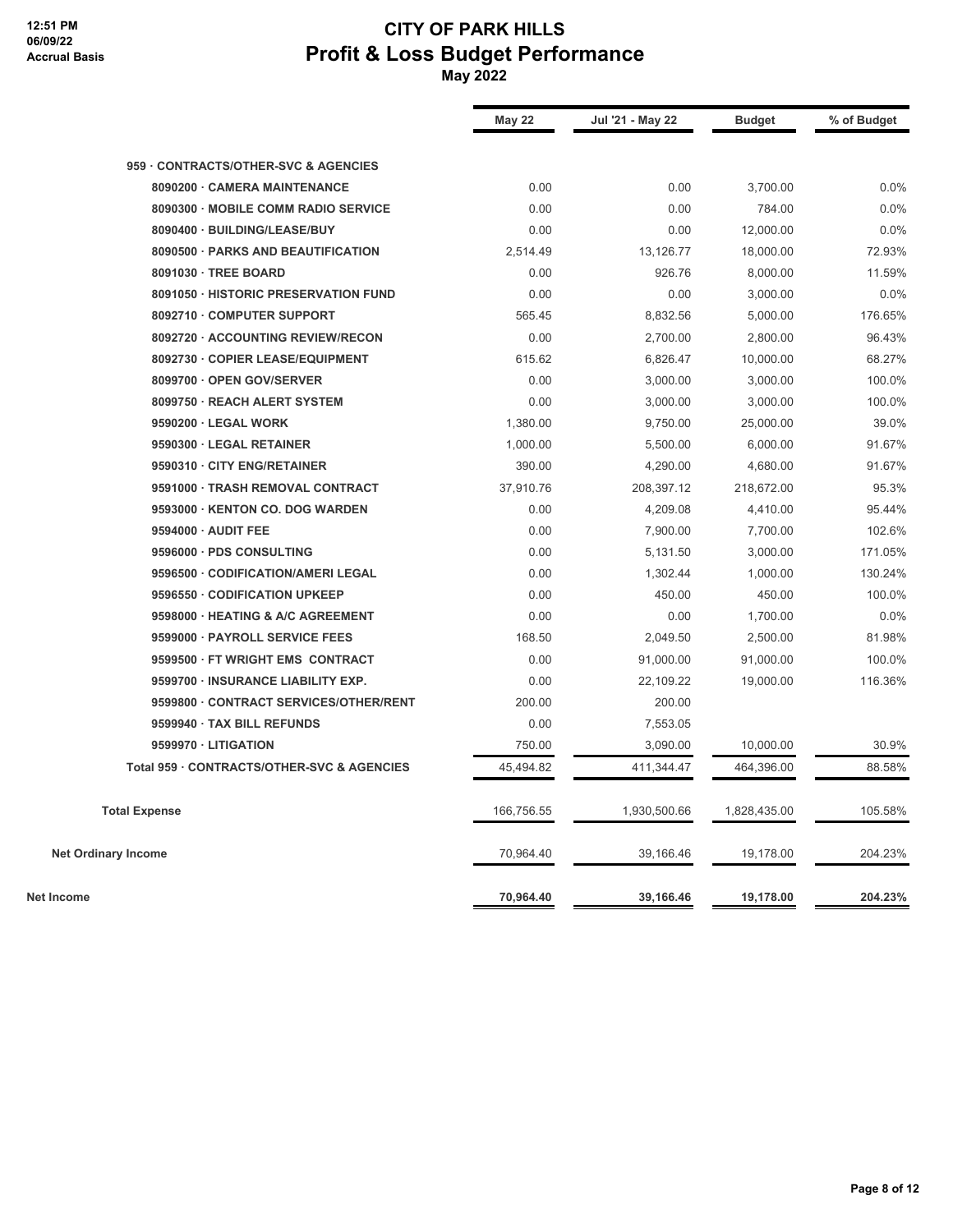# **CITY OF PARK HILLS - RESTRICTED ACCOUNTS Balance Sheet**

 **As of May 31, 2022**

|                                          | May 31, 22   |
|------------------------------------------|--------------|
| <b>ASSETS</b>                            |              |
| <b>Current Assets</b>                    |              |
| <b>Checking/Savings</b>                  |              |
| 1001000 TREE BOARD RESERVE-CASH ACCT     | 645.55       |
| 2001000 · VEHICLE FEES - CASH ACCOUNT    | 9,916.85     |
| 4001000 MUNICIPAL ROAD AID FUND - CASH   | 32,057.66    |
| 5001500 · POLICE FUND - FORFEITURE       | 420.41       |
| 8001000 · ROAD TAX FUND - CASH ACCOUNT   | 123,432.30   |
| 8001050 · CAPITAL IMPROVEMENT FUND-CASH  | 13.43        |
| <b>Total Checking/Savings</b>            | 166,486.20   |
| <b>Other Current Assets</b>              |              |
| 8000000 · DUE FROM OTHER FUNDS-ROAD TAX  | 678.35       |
| 8001110 · TAXES RECEIVABLE-ROAD TAX FUND | 720.91       |
| 8001301 BOND FUNDS REC'D                 | 900,165.49   |
| <b>Total Other Current Assets</b>        | 901,564.75   |
| <b>Total Current Assets</b>              | 1,068,050.95 |
| <b>TOTAL ASSETS</b>                      | 1,068,050.95 |
| <b>LIABILITIES &amp; EQUITY</b>          |              |
| <b>Liabilities</b>                       |              |
| <b>Current Liabilities</b>               |              |
| <b>Accounts Payable</b>                  |              |
| 20000 · Accounts Payable                 | 185.24       |
| <b>Total Accounts Payable</b>            | 185.24       |
| <b>Other Current Liabilities</b>         |              |
| 9006000 · DUE TO OTHER FUNDS - GF        | 277,305.72   |
| <b>Total Other Current Liabilities</b>   | 277,305.72   |
| <b>Total Current Liabilities</b>         | 277,490.96   |
| <b>Long Term Liabilities</b>             |              |
| 8006001 · BOND FUNDS PAYABLE             | 900,165.49   |
| <b>Total Long Term Liabilities</b>       | 900,165.49   |
| <b>Total Liabilities</b>                 | 1,177,656.45 |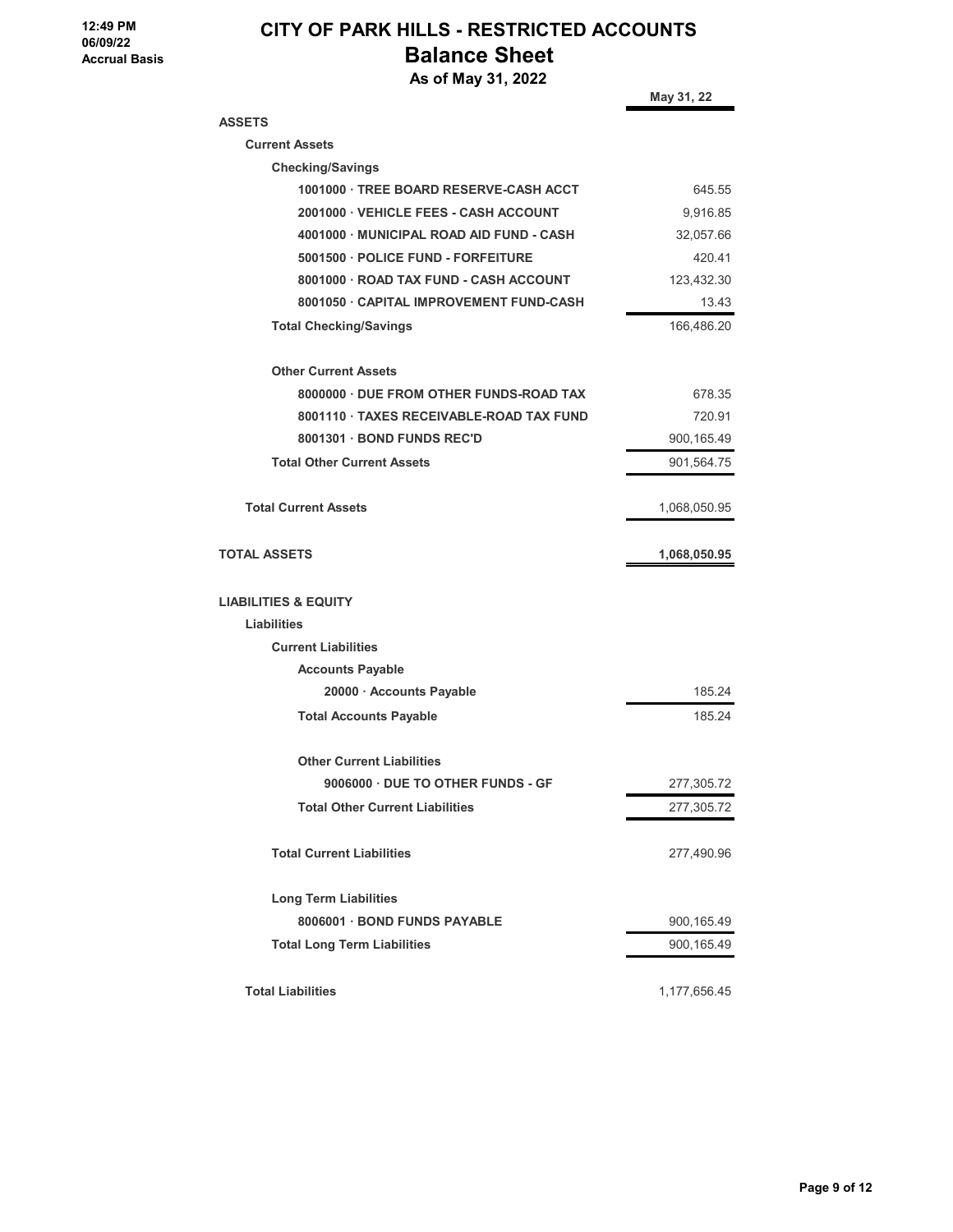**12:49 PM 06/09/22 Accrual Basis**

## **CITY OF PARK HILLS - RESTRICTED ACCOUNTS Balance Sheet**

 **As of May 31, 2022**

| $\cdots$ , $\cdots$ , $\cdots$ , $\cdots$ | May 31, 22    |
|-------------------------------------------|---------------|
| <b>Equity</b>                             |               |
| 1007000 · TREE BOARD FUND BAL-PREV YR     | 950.94        |
| 1017000 CAPITAL IMP FUND BAL-PREV YR      | 4,086.00      |
| 2007000 VEHICLE FEE FUND BAL, PREV YR     | 51,051.49     |
| 4007000 MUNI ROAD AID FUND BAL.-PREV YR   | 89,257.97     |
| 8007000 ROAD TAX FUND BAL.-PREV YR        | -268,819.52   |
| 9999990 · Unrestricted Net Assets         | $-221.87$     |
| <b>Net Income</b>                         | 14.089.49     |
| <b>Total Equity</b>                       | $-109.605.50$ |
| <b>TOTAL LIABILITIES &amp; EQUITY</b>     | 1,068,050.95  |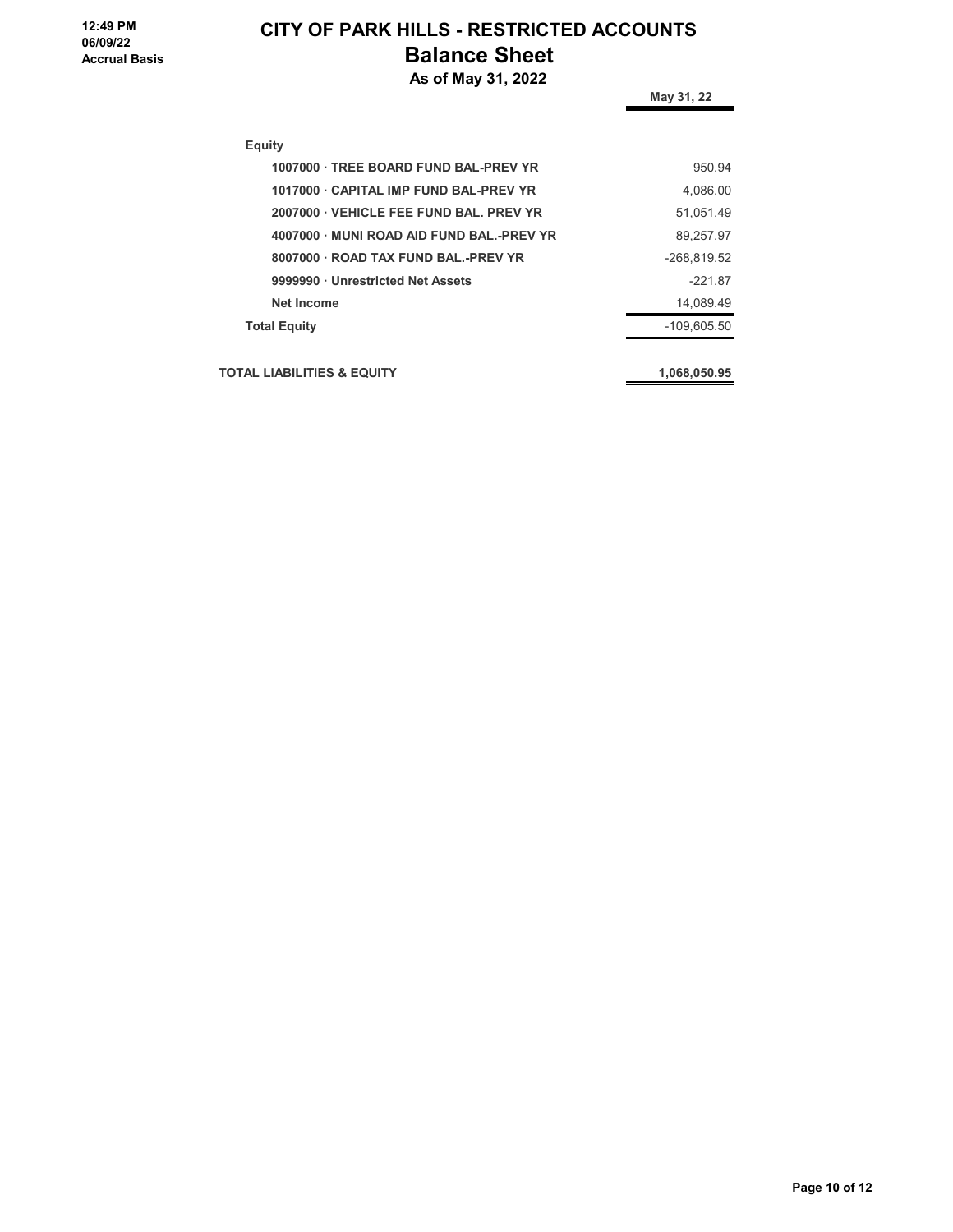#### **12:51 PM 06/09/22 Accrual Basis**

#### **CITY OF PARK HILLS - RESTRICTED ACCOUNTS Profit & Loss Budget Performance May 2022**

|                                            | <b>May 22</b> | Jul '21 - May 22 | <b>Budget</b> | % of Budget |
|--------------------------------------------|---------------|------------------|---------------|-------------|
| <b>Income</b>                              |               |                  |               |             |
| 00 · POLICE FUND FORFEITURE                |               |                  |               |             |
| 0001000 · POLICE FUND FORFEITURE INCOME    | 0.00          | 167.45           |               |             |
| Total 00 · POLICE FUND FORFEITURE          | 0.00          | 167.45           |               |             |
| 10 · TREE BOARD RESERVE FUND               |               |                  |               |             |
| 1008000 · TREE BOARD REVENUE               | 0.00          | 250.00           | 0.00          | 100.0%      |
| 1089000 · INTEREST ON ACCOUNT-TREE BOARD   | 0.05          | 0.51             | 0.00          | 100.0%      |
| Total 10 · TREE BOARD RESERVE FUND         | 0.05          | 250.51           | 0.00          | 100.0%      |
| 10100 CAPITAL IMPROVEMENT INCOME           |               |                  |               |             |
| 10101 · TRANSFER IN FROM GF                | 0.00          | 81,000.00        | 81,000.00     | 100.0%      |
| 10100 · CAPITAL IMPROVEMENT INCOME - Other | 0.00          | 0.00             | 0.00          | 0.0%        |
| Total 10100 · CAPITAL IMPROVEMENT INCOME   | 0.00          | 81,000.00        | 81,000.00     | 100.0%      |
| 20 · VEHICLE FUND INCOME                   |               |                  |               |             |
| 2008000 · VEHICLE FEE REVENUE              | 0.00          | 13,240.00        | 30.000.00     | 44.13%      |
| 2008900 · INTEREST ON ACCOUNT-VEHICLE FND  | 0.21          | 15.72            | 300.00        | 5.24%       |
| <b>Total 20 · VEHICLE FUND INCOME</b>      | 0.21          | 13,255.72        | 30,300.00     | 43.75%      |
| 30 · ADMINISTRATION FUND INCOME            |               |                  |               |             |
| 3008900 · INTEREST INCOME-ADMIN FUND       | 0.00          | 5.49             |               |             |
| Total 30 · ADMINISTRATION FUND INCOME      | 0.00          | 5.49             |               |             |
| 40 · MUNICIPAL ROAD AID INCOME             |               |                  |               |             |
| 4008000 · MUNICIPAL ROAD AID REVENUE       | 0.00          | 55,332.62        | 60,000.00     | 92.22%      |
| 4008900 · INTEREST INCOME-MUNI ROAD AID    | 1.64          | 26.29            | 500.00        | 5.26%       |
| Total 40 · MUNICIPAL ROAD AID INCOME       | 1.64          | 55,358.91        | 60,500.00     | 91.5%       |
| 50 · POLICE FUND INCOME                    |               |                  |               |             |
| 5008900 · INTEREST INCOME-POLICE FUND      | 0.02          | 0.19             |               |             |
| Total 50 · POLICE FUND INCOME              | 0.02          | 0.19             |               |             |
| 80 · ROAD TAX INCOME                       |               |                  |               |             |
| 8008000 · ROAD TAX REVENUE                 | 0.00          | 362,152.74       | 350,000.00    | 103.47%     |
| 8008900 · INTEREST INCOME-ROAD TAX FUND    | 5.33          | 71.22            | 500.00        | 14.24%      |
| 8008960 · BB&T LOAN - ROAD TAX FND         | 0.00          | 0.00             | 0.00          | 0.0%        |
| 8008971 · REIMB FROM SD 1 - ROAD TAX FND   | 0.00          | 0.00             | 0.00          | 0.0%        |
| Total 80 · ROAD TAX INCOME                 | 5.33          | 362,223.96       | 350,500.00    | 103.35%     |
| <b>Total Income</b>                        | 7.25          | 512,262.23       | 522,300.00    | 98.08%      |